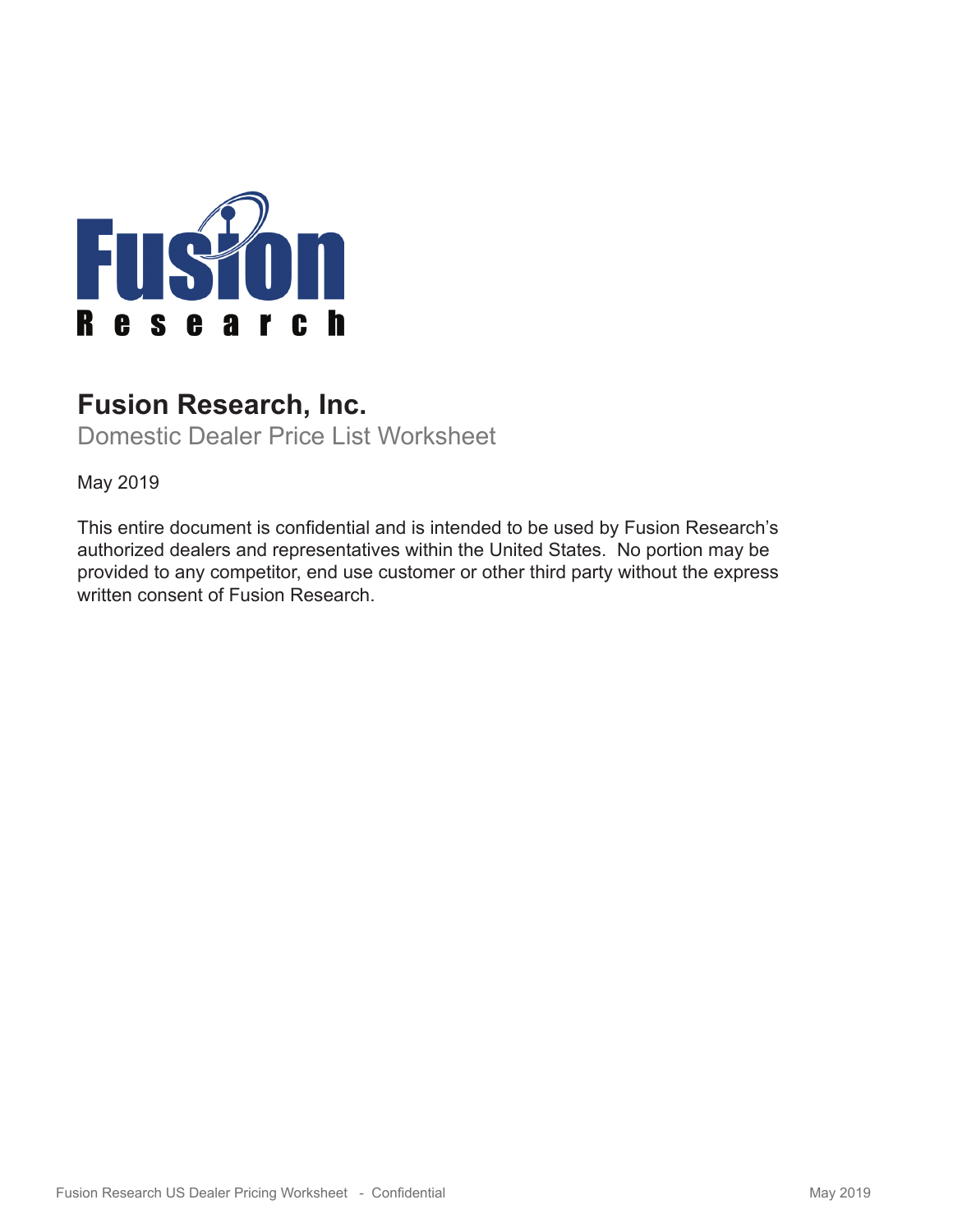



*Fusion Research sells its products through authorized dealers and select products through rep/distribution channels only. All Fusion products require installation and as such Fusion does not support any other sales channel nor does it support the selling of its product over the Internet.*

#### **Authorized Dealers:**

Integrators interested in becoming an authorized dealer must complete a dealer application form, credit card authorization form and provide a resellers permit. These forms are available through an inquiry to info@fusionrd.com, completed forms should be emailed to: orders@fusionrd.com or faxed to 208.693.7429.

#### **Order Processing:**

Orders received after 3pm EST will be processed the next business day, payment is made at the beginning of the build cycle. Fusion builds each **movie** server to order and takes them through an extensive QC process. Because of this, orders generally require 7 days to process and ship out. It is strongly recommended that dealers give themselves enough time to bring the product in and set it up in their facility before heading to the installation site.

#### **Shipping:**

Fusion products ship ground from California at dealers expense. Expedited shipping may be available upon request.

## **Refund & Return Policy:**

*MOVIE SERVER & PLAYERS:* Fusion provides a 14-day (calendar day) refund from the date of receipt of a product. To qualify, you must have an RMA (return merchandise authorization) and the product must be undamaged and returned complete with all accessories and original packaging. A 25% re-stocking charge will be applied to all products that are opened. No refunds are allowed on products past this time period without written authorization. Fusion provides a 30-day (calendar day) return policy for company credit toward other products following all the guidelines outlined above for refunds. No returns are permitted after the 30 day period has elapsed. No refunds or returns are permitted after the 14 day period has elapsed.

**THIRD PARTY NETWORK ATTACHED STORAGE DEVICES:** Are special ordered by Fusion and all sales are final

*MUSIC SERVERS:* Fusion provides a 14-day (calendar day) refund from the date of receipt of a product. To qualify, you must have an RMA (return merchandise authorization) and the product must be undamaged and returned complete with all accessories and original packaging. A 25% re-stocking charge will be applied to all products that are missing packaging or accessories. Fusion provides a 30-day (calendar day) return policy for company credit toward other products following all the guidelines outlined above for refunds. No refunds or returns are permitted after the 30 day period has elapsed. No refunds are allowed on products past this time period without written authorization. No refunds or returns are permitted after the 14 day period has elapsed.

#### **Demo Products:**

Fusion has a demo program for their authorized dealers. Dealers must agree to keep the product on display for 12 months before turning it. Please contact Fusion for the separate demo form.

#### **Tech Support:**

Fusion offers very comprehensive tech support. Help is available from 8:30am-4:30pm PST. Dealers may reach Fusion tech support by the company's main phone line (925.217.1233). For non-critical tech support dealers may also choose to e-mail: support@fusionrd.com.

#### **Warranty:**

Fusion warranties movie related products for a period of 13 months from the time of shipment. Outside of that time, please contact Fusion directly for a price quote on any repairs.

#### **Supporting Software:**

Fusion movie servers require a license of AnyDVD HD (not provided by Fusion) to archive commercial DVDs, Blu-ray & UHD.

## **Full Terms & Conditions:**

For full terms and conditions, refer to the Fusion dealer application.